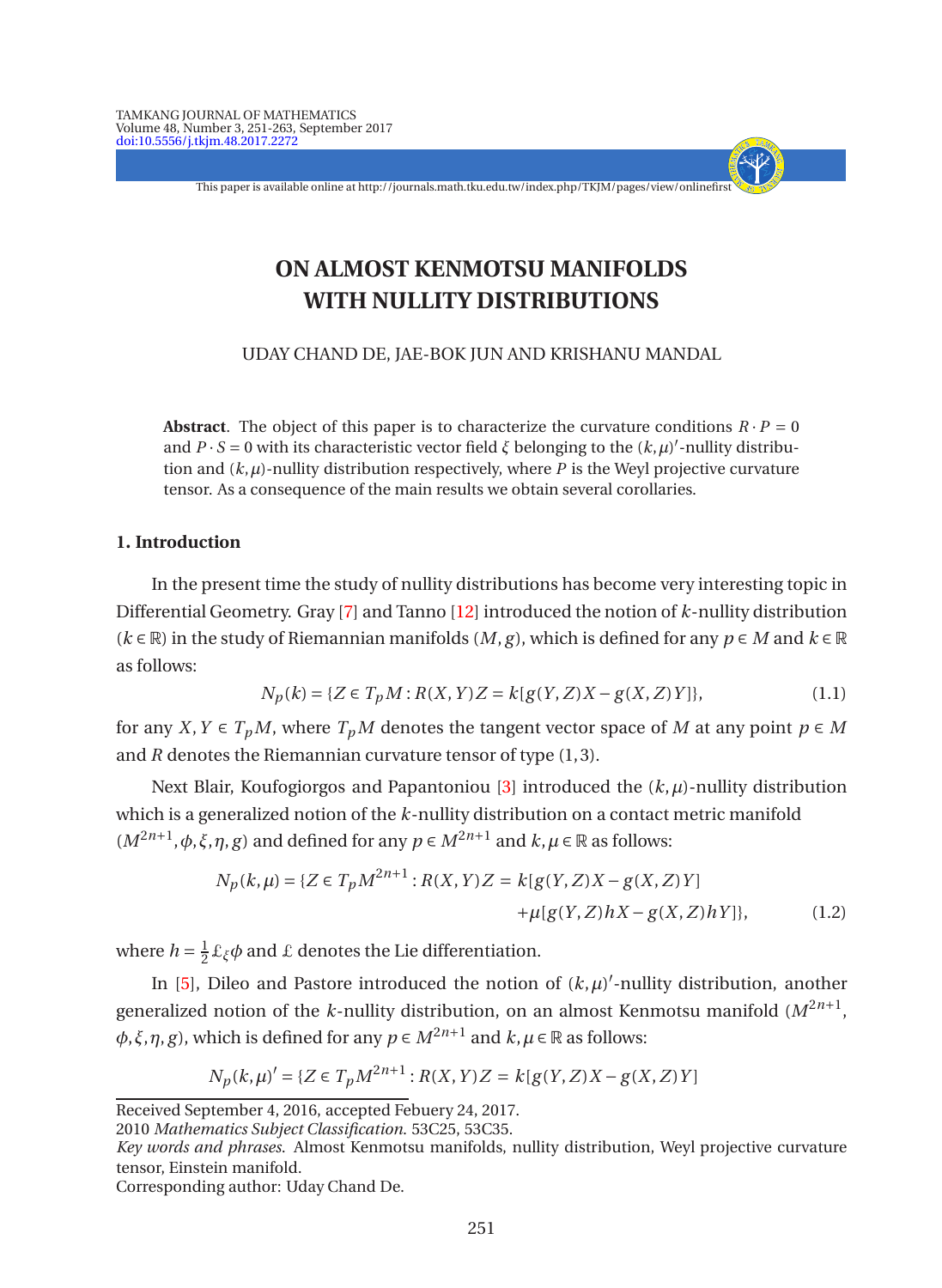<span id="page-1-0"></span>
$$
+\mu[g(Y,Z)h'X - g(X,Z)h'Y]\},\qquad (1.3)
$$

where  $h' = h \circ \phi$ .

Also, Kenmotsu [\[9](#page-11-4)] introduced a new type of almost contact metric manifolds named Kenmotsu manifolds nowadays. A differentiable  $(2n + 1)$ -dimensional manifold *M* is said to have a ( $\phi$ ,  $\xi$ ,  $\eta$ )-structure or an almost contact structure, if it admits a (1, 1) tensor field  $\phi$ , a characteristic vector field *ξ* and a 1-form *η* satisfying [\[1](#page-11-5), [2](#page-11-6)]

$$
\phi^2 = -I + \eta \otimes \xi, \ \eta(\xi) = 1,\tag{1.4}
$$

where *I* denote the identity endomorphism. Here we include also  $\phi \xi = 0$  and  $\eta \circ \phi = 0$ ; both can be derived from [\(1.4\)](#page-1-0).

If a manifold *M* with a (*φ*,*ξ*,*η*)-structure admits a Riemannian metric *g* such that

$$
g(\phi X, \phi Y) = g(X, Y) - \eta(X)\eta(Y),
$$

for any vector fields  $X$  and  $Y$  of  $T_pM^{2n+1}$ , then  $M$  is said to have an almost contact metric structure ( $\phi$ , $\xi$ , $\eta$ , $g$ ). The fundamental 2-form  $\Phi$  is defined by  $\Phi(X, Y) = g(X, \phi Y)$  for any vector fields *X*, *Y* of  $T_pM^{2n+1}$ . The condition for an almost contact metric manifold being normal is equivalent to vanishing of the (1,2)-type torsion tensor  $N_{\phi}$ , defined by  $N_{\phi} = [\phi, \phi] + 2d\eta \otimes \xi$ , where  $[\phi, \phi]$  is the Nijenhuis torsion of  $\phi$  [\[1\]](#page-11-5). A normal almost Kenmotsu manifold is a Kenmotsu manifold such that  $d\eta = 0$  and  $d\Phi = 2\eta \wedge \Phi$ . Also Kenmotsu manifolds can be characterized by  $(∇<sub>X</sub> φ)Y = g(φX, Y)ξ - η(Y)φX$  for any vector fields *X*, *Y*. It is well known [\[9\]](#page-11-4) that a Kenmotsu manifold  $M^{2n+1}$  is locally a warped product  $I\times _fN^{2n}$ , where  $N^{2n}$  is a Kähler manifold, *I* is an open interval with coordinate *t* and the warping function *f*, defined by  $f = ce^t$ for some positive constant *c*. Let us denote the distribution orthogonal to  $\zeta$  by  $\mathscr{D}$  and defined by  $\mathcal{D} = Ker(\eta) = Im(\phi)$ . In an almost Kenmotsu manifold, since  $\eta$  is closed,  $\mathcal{D}$  is an integrable distribution.

A Riemannian manifold  $(M^{2n+1},g)$  is called locally symmetric if its curvature tensor  $R$  is parallel, that is,  $\nabla R = 0$ , where  $\nabla$  is the Levi-Civita connection. The notion of semisymmetric manifold, a proper generalization of locally symmetric manifold, is defined by  $R(X, Y) \cdot R = 0$ , where *R*(*X*,*Y* ) is considered as a field of linear operators, acting on *R*. A complete intrinsic classification of these manifolds was given by Szabó in [\[11\]](#page-11-7). In a recent paper [\[8\]](#page-11-8) Jun, De and Pathak studied Weyl semisymmetric Kenmotsu manifolds.

Let *M* be a  $(2n+1)$ -dimensional Riemannian manifold. If there exists a one-to-one correspondence between each coordinate neighborhood of *M* and a domain in Euclidean space such that any geodesic of the Riemannian manifold corresponds to a straight line in the Euclidean space, then *M* is said to be locally projectively flat. For  $n \ge 1$ , *M* is locally projectively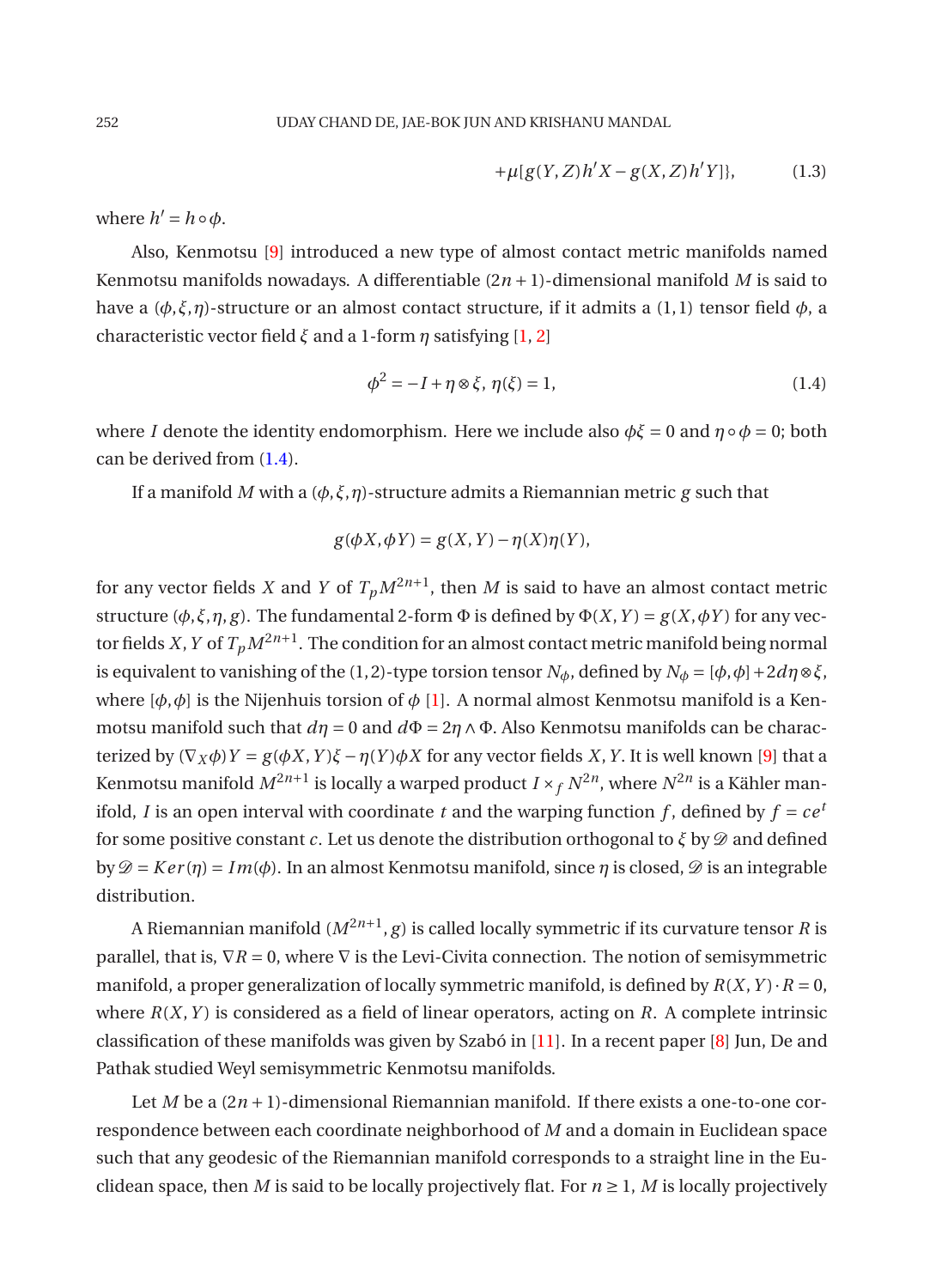flat if and only if the well-known Weyl projective curvature tensor *P* vanishes. Here *P* is defined by  $[10]$ 

<span id="page-2-0"></span>
$$
P(X, Y)Z = R(X, Y)Z - \frac{1}{2n} [S(Y, Z)X - S(X, Z)Y],
$$
\n(1.5)

for all *X*, *Y*, *Z*  $\in T_pM$ , where *R* is the curvature tensor and *S* is the Ricci tensor of type (0,2) of *M*. In fact, *M* is Weyl projectively flat if and only if the manifold is of constant curvature [\[17](#page-11-10)]. Thus the Weyl projective curvature tensor is the measure of the failure of a Riemannian manifold to be of constant curvature. A Riemannian manifold is said to be Weyl projective semisymmetric if the curvature tensor *P* satisfies  $R(X, Y) \cdot P = 0$ .

In [\[4\]](#page-11-11), Dileo and Pastore studied locally symmetric almost Kenmotsu manifolds. We refer the reader to  $([4],[5],[6])$  $([4],[5],[6])$  $([4],[5],[6])$  $([4],[5],[6])$  $([4],[5],[6])$  $([4],[5],[6])$  $([4],[5],[6])$  for more related results on  $(k,\mu)'$ -nullity distribution and  $(k,\mu)$ nullity distribution on almost Kenmotsu manifolds. In recent papers ([\[13\]](#page-11-13),[\[14\]](#page-11-14),[\[15\]](#page-11-15),[\[16\]](#page-11-16)) Wang and Liu studied almost Kenmotsu manifolds with nullity distributions. In [\[14](#page-11-14)], Wang and Liu studied *ξ*-Riemannian semisymmetric almost Kenmotsu manifolds with *ξ* belonging to the  $(k, \mu)'$ -nullity distribution and  $(k, \mu)$ -nullity distribution.

Motivated by the above studies we study Weyl projective semisymmetric  $(R \cdot P = 0)$  and the curvature condition  $P \cdot S = 0$  in an almost Kenmotsu manifolds with nullity distributions.

The paper is organized as follows:

Section 2 focuses on almost Kenmotsu manifolds with  $\xi$  belonging to the  $(k, \mu)'$ -nullity distribution and *ξ* belonging to the (*k*,*µ*)-nullity distribution. In sections 3 and 4 we study Weyl projective semisymmetric almost Kenmotsu manifolds and almost Kenmotsu manifolds satisfying the curvature condition  $P \cdot S = 0$  with characteristic vector field  $\zeta$  belonging to the  $(k, \mu)'$ -nullity distribution and  $(k, \mu)$ -nullity distribution respectively. As a consequence of the main results we obtain several corollaries.

### **2. Almost Kenmotsu manifolds**

Let  $M^{2n+1}$  be an almost Kenmotsu manifold. We denote by  $h = \frac{1}{2} \pounds_{\xi} \phi$  and  $l = R(\cdot, \xi) \xi$  on  $M^{2n+1}$ . The tensor fields *l* and *h* are symmetric operators and satisfy the following relations [\[4](#page-11-11)]

$$
h\xi = 0, l\xi = 0, tr(h) = 0, tr(h\phi) = 0, h\phi + \phi h = 0.
$$
 (2.1)

Moreover, we have the following results [\[4](#page-11-11), [5](#page-11-3)]

$$
\nabla_X \xi = -\phi^2 X - \phi h X (\Rightarrow \nabla_\xi \xi = 0),\tag{2.2}
$$

$$
\phi l \phi - l = 2(h^2 - \phi^2),\tag{2.3}
$$

$$
R(X,Y)\xi = \eta(X)(Y - \phi hY) - \eta(Y)(X - \phi hX) + (\nabla_Y \phi h)X - (\nabla_X \phi h)Y,\tag{2.4}
$$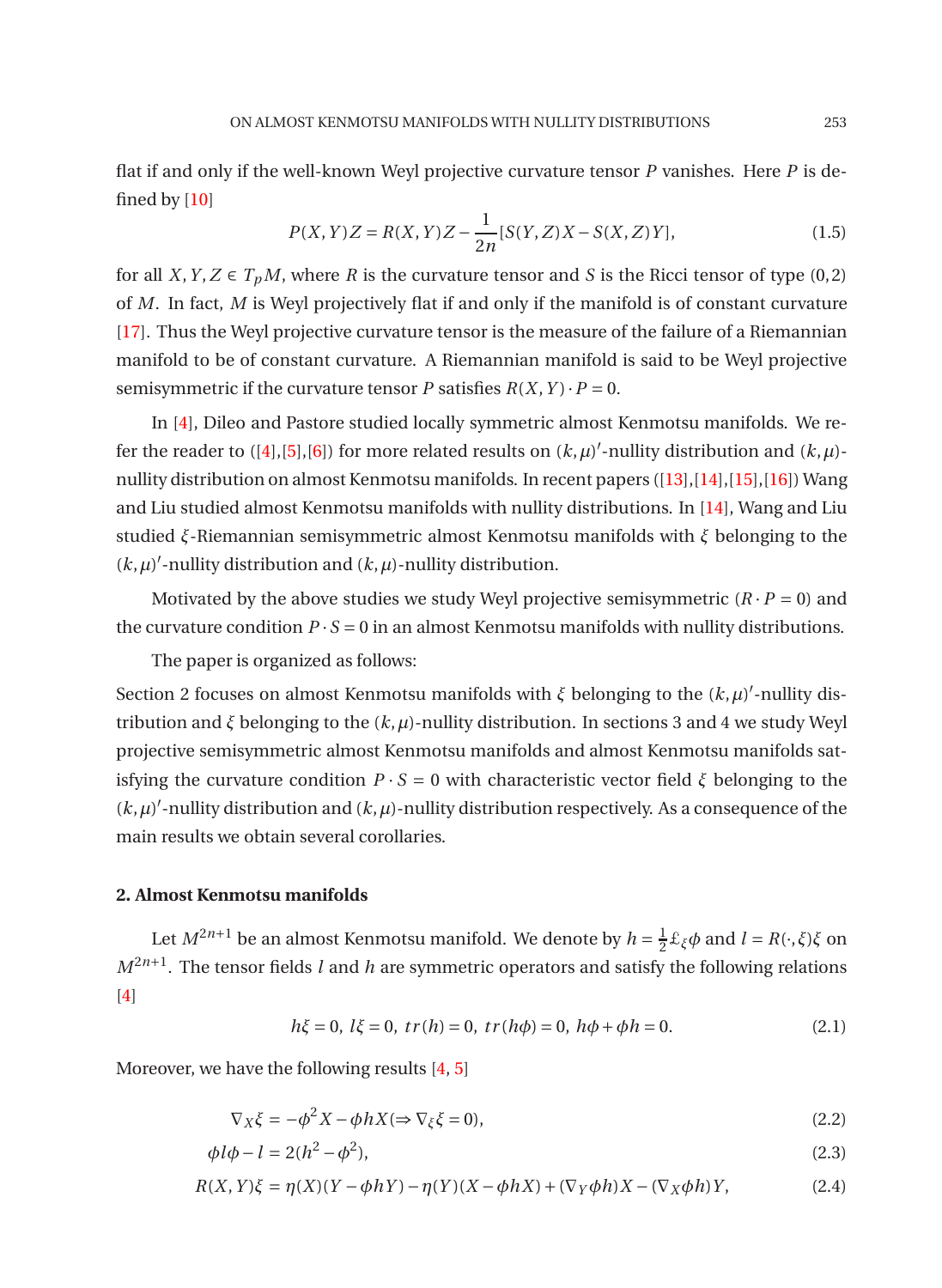for any vector fields *X*, *Y* . The (1,1)-type symmetric tensor field  $h' = h \circ \phi$  is anticommuting with  $\phi$  and  $h' \xi = 0$ . Also it is clear that

<span id="page-3-0"></span>
$$
h = 0 \Leftrightarrow h' = 0, \ \ h'^2 = (k+1)\phi^2 (\Leftrightarrow h^2 = (k+1)\phi^2), \tag{2.5}
$$

which holds on  $(k,\mu)'$ -almost Kenmotsu manifold.

### **3.** *ξ* **belongs to the** (*k*,*µ*) ′ **-nullity distribution**

This section is devoted to study of almost Kenmotsu manifolds with *ξ* belonging to the  $(k, \mu)'$ -nullity distribution. Let  $X \in \mathcal{D}$  be the eigen vector of  $h'$  corresponding to the eigen value  $λ$ . Then from [\(2.5\)](#page-3-0) it is clear that  $λ<sup>2</sup> = -(k+1)$ , a constant. Therefore  $k ≤ -1$  and  $λ =$ ±  $\sqrt{-k-1}$ . We denote by  $\lbrack \lambda \rbrack'$  and  $\lbrack -\lambda \rbrack'$  the corresponding eigenspaces related to the non-zero eigen value *λ* and −*λ* of *h* ′ , respectively. Before presenting our main theorems we recall some results:

<span id="page-3-3"></span>**Lemma 3.1** (Prop. 4.1 and Prop. 4.3 of [\[5](#page-11-3)])**.** *Let* (*M*2*n*+<sup>1</sup> ,*φ*,*ξ*,*η*, *g*) *be an almost Kenmotsu manifold such that*  $\xi$  *belongs to the* ( $k, \mu$ )' -nullity distribution and  $h' \neq 0$ . Then  $k < -1$ ,  $\mu = -2$  $and Spec(h') = \{0, \lambda, -\lambda\}, with 0 as simple eigen value and  $\lambda = \sqrt{-k-1}$ . The distributions  $\lfloor \xi \rfloor \oplus$$ [*λ*] ′ *and* [*ξ*] ⊕[−*λ*] ′ *are integrable with totally geodesic leaves. The distributions* [*λ*] ′ *and* [−*λ*] ′ *are integrable with totally umbilical leaves. Furthermore, the sectional curvature are given as following:*

- (a)  $K(X,\xi) = k 2\lambda$  *if*  $X \in [\lambda]'$  *and*  $K(X,\xi) = k + 2\lambda \text{ if } X \in [-\lambda]'$
- (b)  $K(X, Y) = k 2\lambda \text{ if } X, Y \in [\lambda]'$ ; *K*(*X*, *Y*) = *k* + 2*λ if X*, *Y* ∈ [−*λ*]<sup>'</sup> and *K*(*X*, *Y*) = −(*k* + 2) *if X* ∈ [*λ*]', *Y* ∈ [−*λ*]',
- <span id="page-3-1"></span>(c)  $M^{2n+1}$  *has constant negative scalar curvature r* = 2*n*( $k - 2n$ ).

**Lemma 3.2** (Lemma 3 of [\[15](#page-11-15)])**.** *Let* (*M*2*n*+<sup>1</sup> ,*φ*,*ξ*,*η*, *g*) *be an almost Kenmotsu manifold with ξ belonging to the*  $(k, \mu)'$ -nullity distribution and  $h' \neq 0$ . If  $n > 1$ , then the Ricci operator Q of *M*2*n*+<sup>1</sup> *is given by*

$$
Q = -2ni\, + 2n(k+1)\eta \otimes \xi - 2nh'.
$$
 (3.1)

<span id="page-3-2"></span>*Moreover, the scalar curvature of*  $M^{2n+1}$  *is*  $2n(k-2n)$ *.* 

**Lemma 3.3** (Proposition 4.2 of [\[5\]](#page-11-3)). *Let*  $(M^{2n+1}, \phi, \xi, \eta, g)$  *be an almost Kenmotsu manifold*  $such$  that  $h' \neq 0$  and  $\xi$  belongs to the  $(k, -2)'$  -nullity distribution. Then for any  $X_\lambda, Y_\lambda, Z_\lambda \in [\lambda]'$ *and X*−*λ*,*Y*−*λ*,*Z*−*<sup>λ</sup>* ∈ [−*λ*] ′ *, the Riemannian curvature tensor satisfies:*

$$
R(X_{\lambda}, Y_{\lambda})Z_{-\lambda} = 0,
$$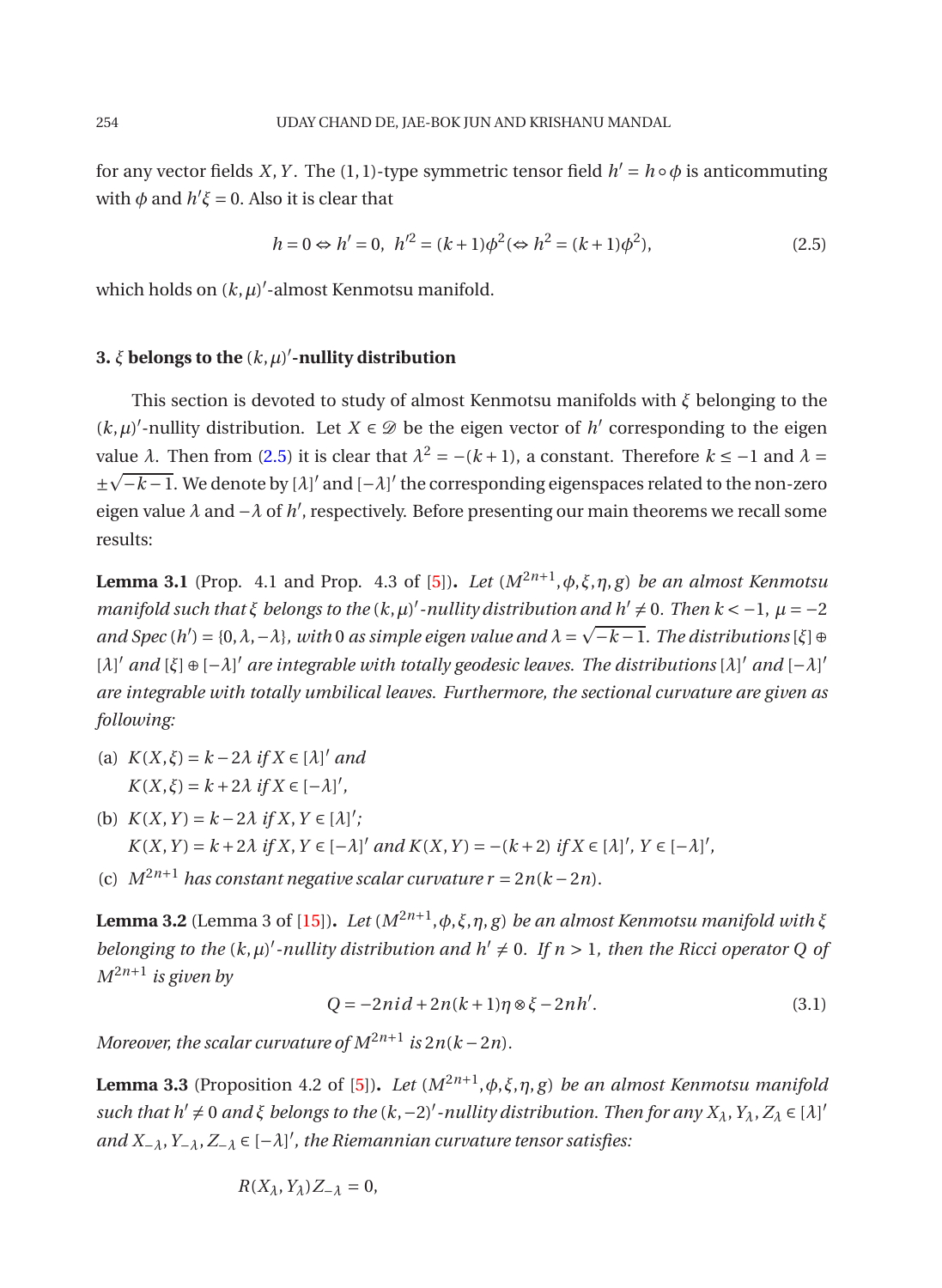$$
R(X_{-\lambda}, Y_{-\lambda})Z_{\lambda} = 0,
$$
  
\n
$$
R(X_{\lambda}, Y_{-\lambda})Z_{\lambda} = (k+2)g(X_{\lambda}, Z_{\lambda})Y_{-\lambda},
$$
  
\n
$$
R(X_{\lambda}, Y_{-\lambda})Z_{-\lambda} = -(k+2)g(Y_{-\lambda}, Z_{-\lambda})X_{\lambda},
$$
  
\n
$$
R(X_{\lambda}, Y_{\lambda})Z_{\lambda} = (k-2\lambda)[g(Y_{\lambda}, Z_{\lambda})X_{\lambda} - g(X_{\lambda}, Z_{\lambda})Y_{\lambda}],
$$
  
\n
$$
R(X_{-\lambda}, Y_{-\lambda})Z_{-\lambda} = (k+2\lambda)[g(Y_{-\lambda}, Z_{-\lambda})X_{-\lambda} - g(X_{-\lambda}, Z_{-\lambda})Y_{-\lambda}].
$$

From  $(1.3)$  we have

<span id="page-4-0"></span>
$$
R(X,Y)\xi = k[\eta(Y)X - \eta(X)Y] + \mu[\eta(Y)h'X - \eta(X)h'Y],
$$
\n(3.2)

where  $k, \mu \in \mathbb{R}$ . Also we get from [\(3.2\)](#page-4-0)

$$
R(\xi, X)Y = k[g(X, Y)\xi - \eta(Y)X] + \mu[g(h'X, Y)\xi - \eta(Y)h'X].
$$
\n(3.3)

Contracting *Y* in [\(3.2\)](#page-4-0) we have

<span id="page-4-6"></span><span id="page-4-3"></span><span id="page-4-2"></span>
$$
S(X,\xi) = 2nk\eta(X). \tag{3.4}
$$

By applying the above results and Lemma [3.2](#page-3-1) we obtain from [\(1.5\)](#page-2-0)

$$
P(\xi, Y)Z = (k+1)g(Y, Z)\xi - g(h'Y, Z)\xi + 2\eta(Z)h'Y - (k+1)\eta(Y)\eta(Z)\xi
$$
 (3.5)

for all vector fields *Y* ,*Z* on *M*.

Using the above results we can present our main theorem as follows:

**Theorem 3.1.** *Let*  $(M^{2n+1}, \phi, \xi, \eta, g)$  (*n* > 1) *be an almost Kenmotsu manifold with ξ belonging to the*  $(k, \mu)'$ -*nullity distribution and*  $h' \neq 0$ . If the manifold  $M^{2n+1}$  is Weyl projective *semisymmetric then the manifold is locally isometric to the Riemannian product of an* (*n* +1) *dimensional manifold of constant sectional curvature* −4 *and a flat n-dimensional manifold.*

**Proof.** We suppose that the manifold  $M^{2n+1}$  is Weyl projective semisymmetric, that is,  $R \cdot P =$ 0. Then  $(R(X, Y) \cdot P)(U, V)W = 0$  for all vector fields *X*, *Y*, *U*, *V*, *W*, which implies

<span id="page-4-1"></span>
$$
R(X,Y)P(U,V)W - P(R(X,Y)U,V)W - P(U,R(X,Y)V)W - P(U,V)R(X,Y)W = 0.
$$
 (3.6)

Setting  $X = U = \xi$  in [\(3.6\)](#page-4-1) we have,

<span id="page-4-5"></span>
$$
R(\xi, Y)P(\xi, V)W - P(R(\xi, Y)\xi, V)W - P(\xi, R(\xi, Y)V)W - P(\xi, V)R(\xi, Y)W = 0.
$$
 (3.7)

Making use of  $(3.3)$  and  $(3.5)$  we get

<span id="page-4-4"></span>
$$
R(\xi, Y)P(\xi, V)W = k[g(Y, P(\xi, V)W)\xi - \eta(P(\xi, V)W)Y]
$$
  
-2[g(h'Y, P(\xi, V)W)\xi - \eta(P(\xi, V)W)h'Y]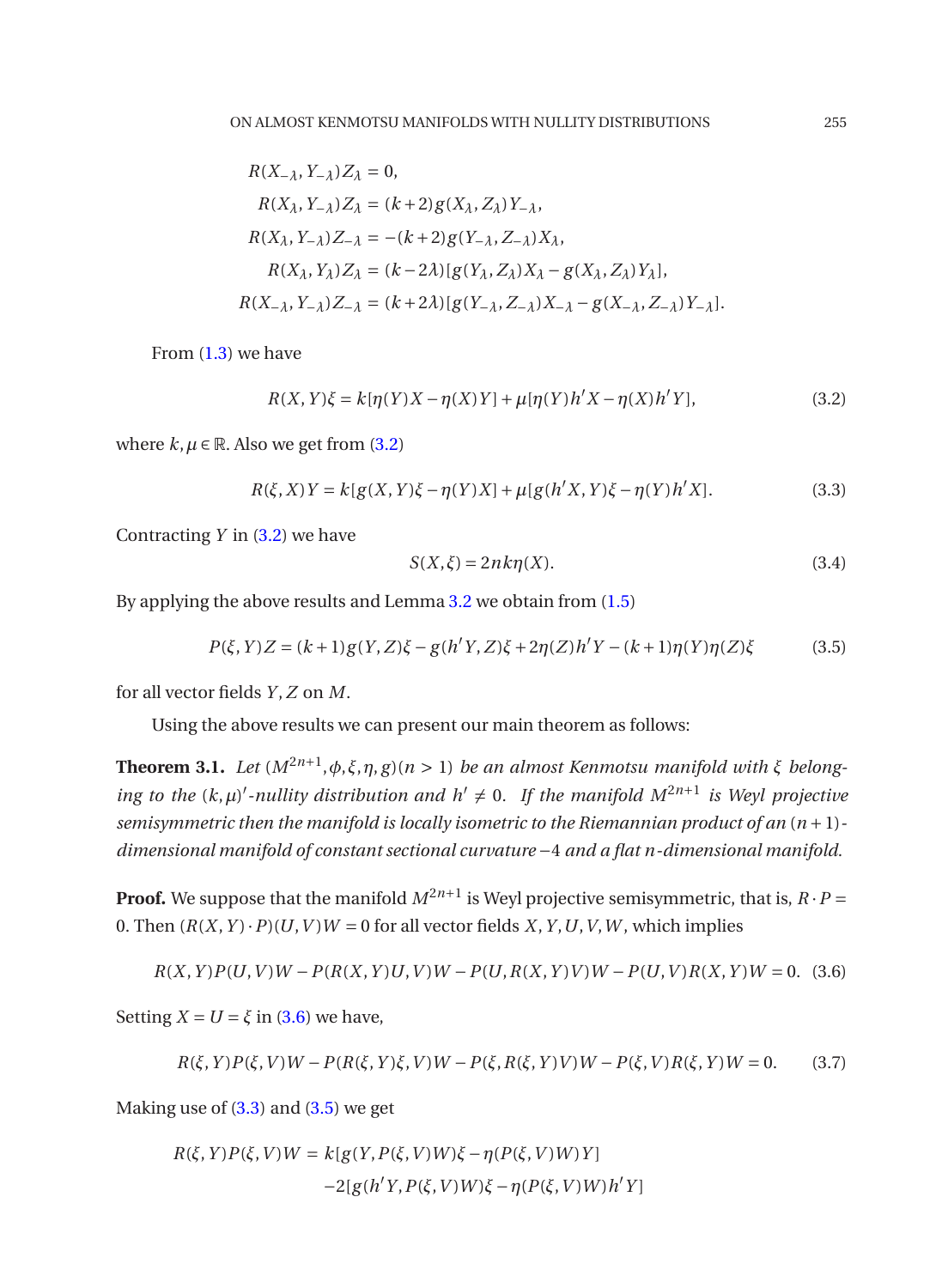$$
= k\{(k+1)g(V,W)\eta(Y)\xi - g(h'V,W)\eta(Y)\xi + 2\eta(W)g(Y,h'V)\xi
$$
  
-(k+1)\eta(V)\eta(W)\eta(Y)\xi - (k+1)g(V,W)Y + g(h'V,W)Y  
+(k+1)\eta(V)\eta(W)Y\} - 2\{2\eta(W)g(h'Y,h'V)\xi  
-(k+1)g(V,W)h'Y + g(h'V,W)h'Y + (k+1)\eta(V)\eta(W)h'Y\} (3.8)

for any vector fields *Y*, *V*, *W* on  $M^{2n+1}$ .

With the help of [\(3.3\)](#page-4-2) and [\(3.5\)](#page-4-3) we obtain

$$
P(R(\xi, Y)\xi, V)W = k\eta(Y)P(\xi, V)W - kP(Y, V)W + 2P(h'Y, V)W
$$
  
=  $k(k+1)g(V, W)\eta(Y)\xi - kg(h'V, W)\eta(Y)\xi + 2k\eta(Y)\eta(W)h'V$   
 $-k(k+1)\eta(Y)\eta(V)\eta(W)\xi - kP(Y, V)W + 2P(h'Y, V)W$  (3.9)

for any vector fields *Y*, *V*, *W* on  $M^{2n+1}$ .

Similarly, it follows from [\(3.3\)](#page-4-2) and [\(3.5\)](#page-4-3) that

$$
P(\xi, R(\xi, Y)V)W = -k\eta(V)P(\xi, Y)W + 2\eta(V)P(\xi, h'Y)W
$$
  
=  $-k(k+1)g(Y, W)\eta(V)\xi + k g(h'Y, W)\eta(V)\xi - 2k\eta(V)\eta(W)h'Y$   
+ $2(k+1)g(h'Y, W)\eta(V)\xi + 2(k+1)g(Y, W)\eta(V)\xi$   
- $4(k+1)\eta(V)\eta(W)Y + (k+1)(k+2)\eta(Y)\eta(V)\eta(W)\xi$  (3.10)

for any vector fields *Y*, *V*, *W* on  $M^{2n+1}$ .

Again using  $(3.3)$  and  $(3.5)$  we obtain

<span id="page-5-0"></span>
$$
P(\xi, V)R(\xi, Y)W = k(k+1)g(Y, W)\eta(V)\xi - k(k+1)g(Y, V)\eta(W)\xi
$$
  
+2(k+1)g(h'Y, V)\eta(W)\xi + kg(h'V, Y)\eta(W)\xi - 2g(h'V, h'Y)\eta(W)\xi  
+2kg(Y, W)h'V - 2k\eta(Y)\eta(W)h'V - 4g(h'Y, W)h'V  
-k(k+1)g(Y, W)\eta(V)\xi + k(k+1)\eta(Y)\eta(W)\eta(V)\xi (3.11)

for any vector fields *Y*, *V*, *W* on  $M^{2n+1}$ .

Finally, using  $(3.8)$ – $(3.11)$  we have from  $(3.7)$ 

<span id="page-5-1"></span>
$$
kP(Y, V)W - 2P(h'Y, V)W + kg(h'V, Y)\eta(W)\xi + 2(k+1)g(V, W)h'Y
$$
  
\n
$$
-k(k+1)g(V, W)Y + kg(h'V, W)Y + (k^2 + 5k + 4)\eta(V)\eta(W)Y
$$
  
\n
$$
-2g(h'Y, h'V)\eta(W)\xi - 2(k+1)^2\eta(Y)\eta(V)\eta(W)\xi
$$
  
\n
$$
-2g(h'V, W)h'Y - 2\eta(V)\eta(W)h'Y + (k^2 - k - 2)g(Y, W)\eta(V)\xi
$$
  
\n
$$
-(3k+2)g(h'Y, W)\eta(V)\xi + k(k+1)g(Y, V)\eta(W)\xi
$$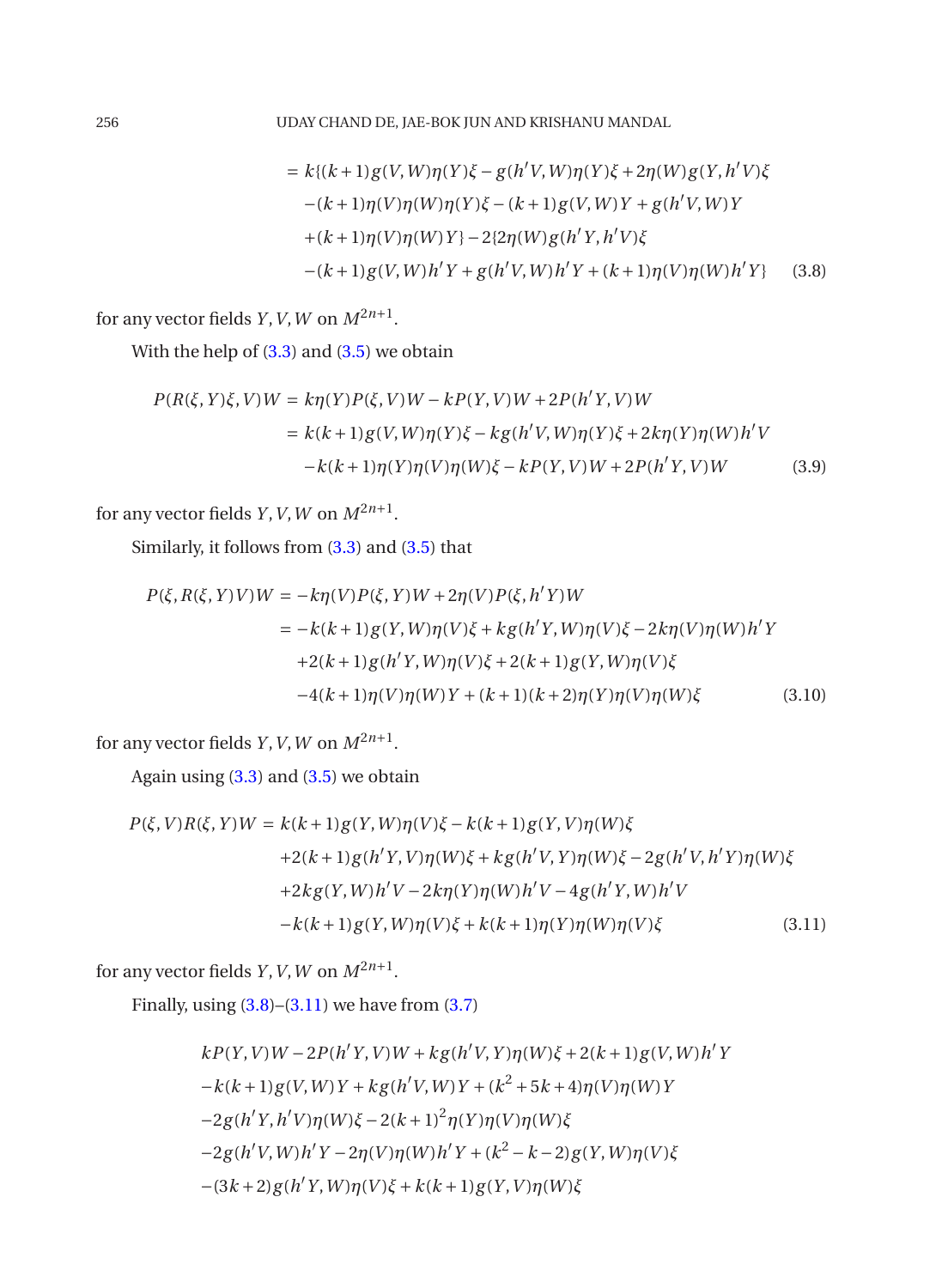<span id="page-6-0"></span>
$$
-2(k+1)g(h'Y,V)\eta(W)\xi - 2kg(Y,W)h'V + 4g(h'Y,W)h'V = 0
$$
\n(3.12)

for any vector fields *Y*, *V*, *W* on  $M^{2n+1}$ . Letting *Y*,  $W \in [\lambda]'$  and  $V \in [-\lambda]'$  and applying Lemma [3.3](#page-3-2) we have

$$
P(Y, V)W = (k+1-\lambda)g(Y, W)V \text{ and } P(h'Y, V)W = (\lambda+1)(k+1)g(Y, W)V. \tag{3.13}
$$

By using [\(3.13\)](#page-6-0) and noticing *Y*,  $W \in [\lambda]'$  and  $V \in [-\lambda]'$  it follows from [\(3.12\)](#page-5-1) that

$$
[k(k+1-\lambda)-2(\lambda+1)(k+1)+2\lambda k-4\lambda^2]g(Y,W)V=0.
$$
\n(3.14)

Using the relationship  $\lambda = \pm \sqrt{-k-1}$  in [\(3.14\)](#page-6-1) we get

<span id="page-6-2"></span><span id="page-6-1"></span>
$$
\lambda(\lambda + 1)^2(\lambda - 1) = 0.
$$
\n(3.15)

If  $\lambda = 0$ , then  $k = -1$  and consequently from [\(2.5\)](#page-3-0)  $h' = 0$ , which contradicts our hypothesis *h*<sup> $\prime$ </sup> ≠ 0. Then it follows from [\(3.15\)](#page-6-2) that  $\lambda$ <sup>2</sup> = 1 and hence *k* = −2. Without losing generality we may choose  $\lambda = 1$ . Then we can write from Lemma [3.3](#page-3-2)

$$
R(X_{\lambda}, Y_{\lambda})Z_{\lambda} = -4[g(Y_{\lambda}, Z_{\lambda})X_{\lambda} - g(X_{\lambda}, Z_{\lambda})Y_{\lambda}],
$$
  

$$
R(X_{-\lambda}, Y_{-\lambda})Z_{-\lambda} = 0
$$

for any  $X_{\lambda}$ ,  $Y_{\lambda}$ ,  $Z_{\lambda} \in [\lambda]'$  and  $X_{-\lambda}$ ,  $Y_{-\lambda}$ ,  $Z_{-\lambda} \in [-\lambda]'$ . Also it follows from Lemma [3.1](#page-3-3) that  $K(X,\xi)$  $=$  −4 for any *X* ∈ [ $\lambda$ ]' and *K*(*X*,*ξ*) = 0 for any *X* ∈ [− $\lambda$ ]'. Again from Lemma [3.1](#page-3-3) we see that *K*(*X*, *Y*) = −4 for any *X*, *Y* ∈ [ $\lambda$ ]'; *K*(*X*, *Y*) = 0 for any *X*, *Y* ∈ [− $\lambda$ ]' and *K*(*X*, *Y*) = 0 for any *X* ∈  $[λ]$ ', *Y* ∈  $[-λ]$ '. As is shown in  $[5]$  $[5]$  that the distribution  $[ξ] ⊕ [λ]$ ' is integrable with totally geodesic leaves and the distribution [−*λ*] ′ is integrable with totally umbilical leaves by *H* = −(1−*λ*)*ξ*, where *H* is the mean curvature vector field for the leaves of [−*λ*]<sup>'</sup> immersed in *M*<sup>2*n*+1</sup>. Here *λ* = 1, then two orthogonal distributions [*ξ*] ⊕ [*λ*]<sup>'</sup> and [−*λ*]<sup>'</sup> are both integrable with totally geodesic leaves immersed in  $M^{2n+1}$ . Then we can say that  $M^{2n+1}$  is locally isometric to  $\mathbb{H}^{n+1}(-4) \times \mathbb{R}^n$ . This completes the proof of our theorem.  $□$ 

Since  $R \cdot R = 0$  implies  $R \cdot P = 0$ , we have the following:

**Corollary 3.1.** *A semisymmetric almost Kenmotsu manifold M*2*n*+<sup>1</sup> (*n* > 1) *with ξ belonging to the*  $(k, \mu)'$ -nullity distribution and  $h' \neq 0$  is locally isometric to the Riemannian product of *an* (*n* +1)*-dimensional manifold of constant sectional curvature* −4 *and a flat n-dimensional manifold.*

The above corollary have been proved by Wang and Liu [\[14](#page-11-14)].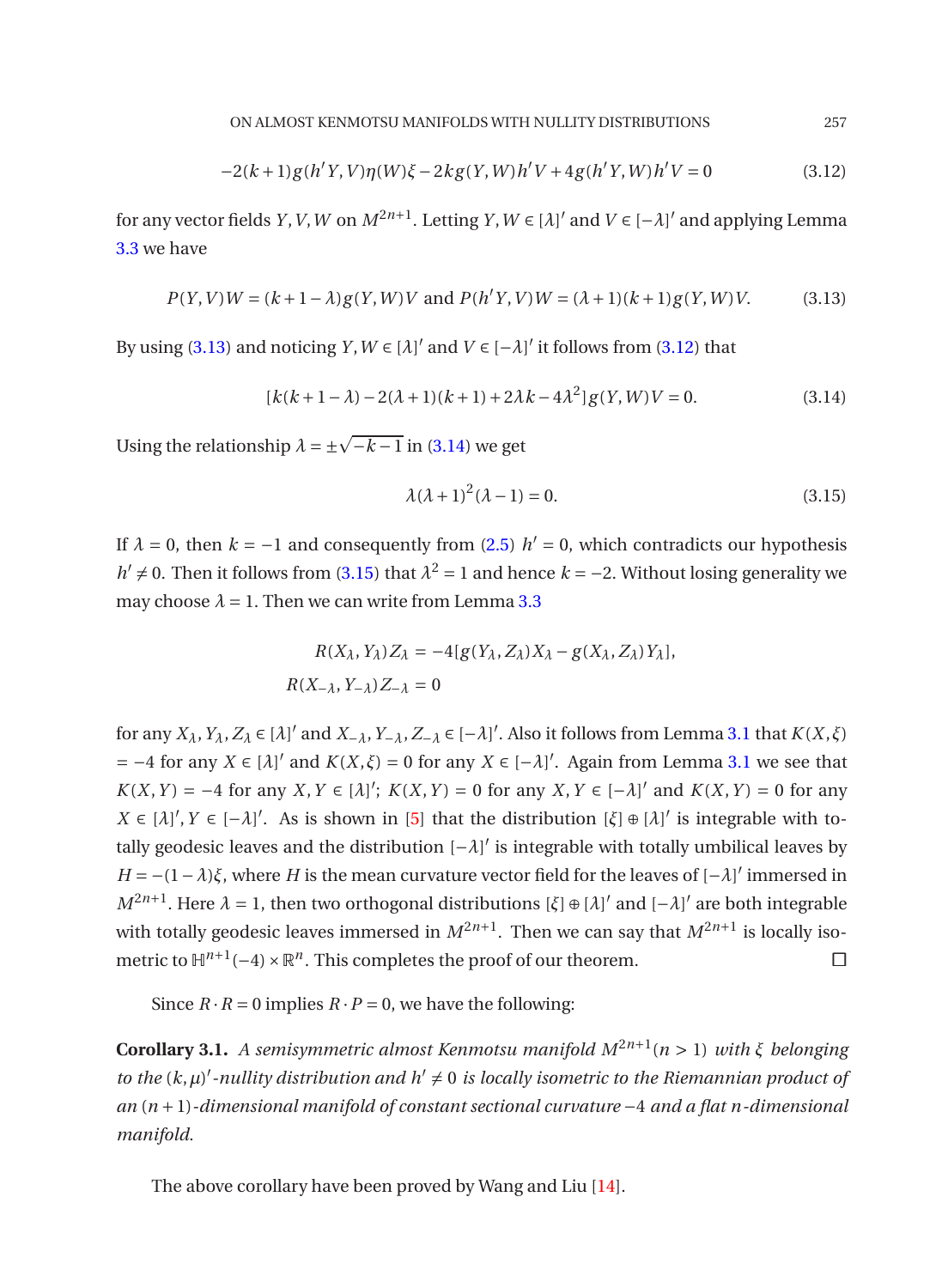Next we consider an almost Kenmotsu manifold with  $\xi$  belonging to the  $(k,\mu)'$ -nullity distribution and  $h' \neq 0$  satisfying the curvature condition  $P \cdot S = 0$ . Then  $(P(X, Y) \cdot S)(U, V) = 0$ for all vector fields *X*,*Y* ,*U*,*V* , which implies

<span id="page-7-0"></span>
$$
S(P(X, Y)U, V) + S(U, P(X, Y)V) = 0
$$
\n(3.16)

for any vector fields *X*, *Y*, *U*, *V* on  $M^{2n+1}$ .

Putting  $X = U = \xi$  in [\(3.16\)](#page-7-0) we have,

<span id="page-7-3"></span><span id="page-7-1"></span>
$$
S(P(\xi, Y)\xi, V) + S(\xi, P(\xi, Y)V) = 0.
$$
\n(3.17)

Making use of [\(3.4\)](#page-4-6) and [\(3.5\)](#page-4-3) the above equation implies

$$
S(h'Y, V) + nk(k+1)g(Y, V) - nkg(h'Y, V) - nk(k+1)\eta(Y)\eta(V) = 0
$$
\n(3.18)

for any vector fields *Y*, *V* on  $M^{2n+1}$ .

Substituting  $Y = h'Y$  in [\(3.18\)](#page-7-1) and using [\(2.5\)](#page-3-0) we obtain

$$
(k+1)\{-S(Y,V) + nk\eta(Y)\eta(V) + nkg(h'Y,V) + nkg(Y,V)\} = 0
$$
\n(3.19)

for any vector fields *Y*, *V* on  $M^{2n+1}$ .

Again from Lemma [3.2](#page-3-1) we have

<span id="page-7-2"></span>
$$
S(Y, V) = -2ng(Y, V) + 2n(k+1)\eta(Y)\eta(V) - 2ng(h'Y, V)
$$
\n(3.20)

for any vector fields *Y*, *V* on  $M^{2n+1}$ .

Making use of [\(3.20\)](#page-7-2) we obtain from [\(3.19\)](#page-7-3)

$$
(k+1)(k+2)\{g(Y,V) + g(h'Y,V) - \eta(Y)\eta(V)\} = 0.
$$
\n(3.21)

Letting  $Y, V \in [\lambda]'$  in [\(3.21\)](#page-7-4) implies that

<span id="page-7-5"></span><span id="page-7-4"></span>
$$
(k+1)(k+2)(1+\lambda)g(Y,V) = 0.
$$
\n(3.22)

Using the relation  $\lambda = \pm \sqrt{-k-1}$  in [\(3.22\)](#page-7-5) we have

<span id="page-7-6"></span>
$$
\lambda^2(\lambda + 1)^2(\lambda - 1) = 0.
$$
 (3.23)

Suppose  $\lambda = 0$ , then  $k = -1$  and hence it follows from [\(2.5\)](#page-3-0) that  $h' = 0$ , which contradicts our hypothesis  $h' \neq 0$ . Then from [\(3.23\)](#page-7-6) we have  $\lambda^2 = 1$  and hence  $k = -2$ . Without losing the generality, we may choose  $\lambda = 1$ . Then we can write from Lemma [3.3](#page-3-2)

$$
R(X_{\lambda}, Y_{\lambda})Z_{\lambda} = -4[g(Y_{\lambda}, Z_{\lambda})X_{\lambda} - g(X_{\lambda}, Z_{\lambda})Y_{\lambda}],
$$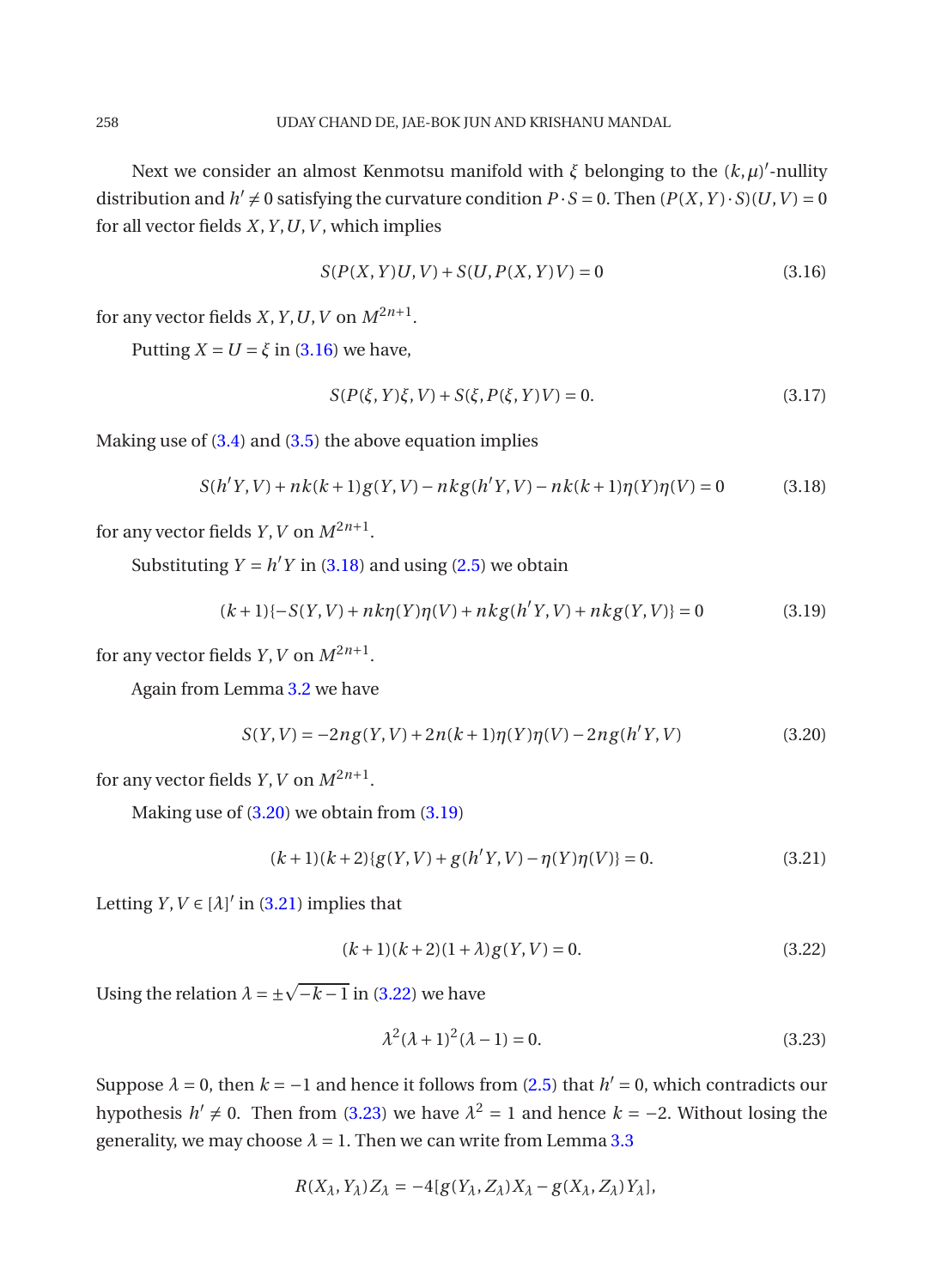$$
R(X_{-\lambda}, Y_{-\lambda})Z_{-\lambda} = 0
$$

for any  $X_\lambda$ ,  $Y_\lambda$ ,  $Z_\lambda \in [\lambda]'$  and  $X_{-\lambda}$ ,  $Y_{-\lambda}$ ,  $Z_{-\lambda} \in [-\lambda]'$ . Also it follows from Lemma [3.1](#page-3-3) that  $K(X,\xi)$  $=$  −4 for any *X* ∈ [ $\lambda$ ]' and *K*(*X*,*ξ*) = 0 for any *X* ∈ [− $\lambda$ ]'. Again from Lemma [3.1](#page-3-3) we see that *K*(*X*, *Y*) = −4 for any *X*, *Y* ∈ [*λ*]'; *K*(*X*, *Y*) = 0 for any *X*, *Y* ∈ [−*λ*]' and *K*(*X*, *Y*) = 0 for any *X* ∈ [*λ*]', *Y* ∈ [−*λ*]'. As is shown in [\[5](#page-11-3)] that the distribution [*ξ*] ⊕ [*λ*]' is integrable with totally geodesic leaves and the distribution [−*λ*] ′ is integrable with totally umbilical leaves by *H* = −(1−*λ*)*ξ*, where *H* is the mean curvature vector field for the leaves of [−*λ*] ′ immersed in *M*<sup>2*n*+1</sup>. Here *λ* = 1, then two orthogonal distributions [*ξ*] ⊕ [*λ*]<sup>'</sup> and [−*λ*]<sup>'</sup> are both integrable with totally geodesic leaves immersed in  $M^{2n+1}$ . Then we can say that  $M^{2n+1}$  is locally isometric to  $\mathbb{H}^{n+1}(-4) \times \mathbb{R}^n$ . By the above discussions we can state the following:

**Theorem 3.2.** *Let*  $(M^{2n+1}, \phi, \xi, \eta, g)$  (*n* > 1) *be an almost Kenmotsu manifold with ξ belong*- $\log$  to the  $(k,\mu)'$ -nullity distribution and h'  $\neq$  0. If the manifold satisfies the curvature condi*tion P*  $\cdot$  *S* = 0*, then the manifold is locally isometric to the Riemannian product of an*  $(n+1)$ *dimensional manifold of constant sectional curvature* −4 *and a flat n-dimensional manifold.*

#### **4.** *ξ* **belongs to the** (*k*,*µ*)**-nullity distribution**

In this section we deal with almost Kenmotsu manifolds of which *ξ* belonging to the  $(k, \mu)$ -nullity distribution.

From [\(1.2\)](#page-0-1) we obtain

<span id="page-8-1"></span>
$$
R(X,Y)\xi = k[\eta(Y)X - \eta(X)Y] + \mu[\eta(Y)hX - \eta(X)hY],
$$
\n(4.1)

<span id="page-8-0"></span>where  $k, \mu \in \mathbb{R}$ . Before proving our main results in this section we state the following:

**Lemma 4.1** (Theorem 4.1 of [\[5\]](#page-11-3)). Let M be an almost Kenmotsu manifold of dimension  $2n+1$ . *Suppose that the characteristic vector field ξ belonging to the* (*k*,*µ*)*-nullity distribution. Then k* = −1, *h* = 0 *and M is locally a warped product of an open interval and an almost Kähler manifold.*

In view of Lemma  $4.1$  it follows from  $(4.1)$  that

<span id="page-8-2"></span>
$$
R(X,Y)\xi = \eta(X)Y - \eta(Y)X,\tag{4.2}
$$

$$
R(\xi, X)Y = -g(X, Y)\xi + \eta(Y)X,
$$
\n(4.3)

$$
S(X,\xi) = -2n\eta(X) \tag{4.4}
$$

for any vector fields *X*, *Y* on  $M^{2n+1}$ .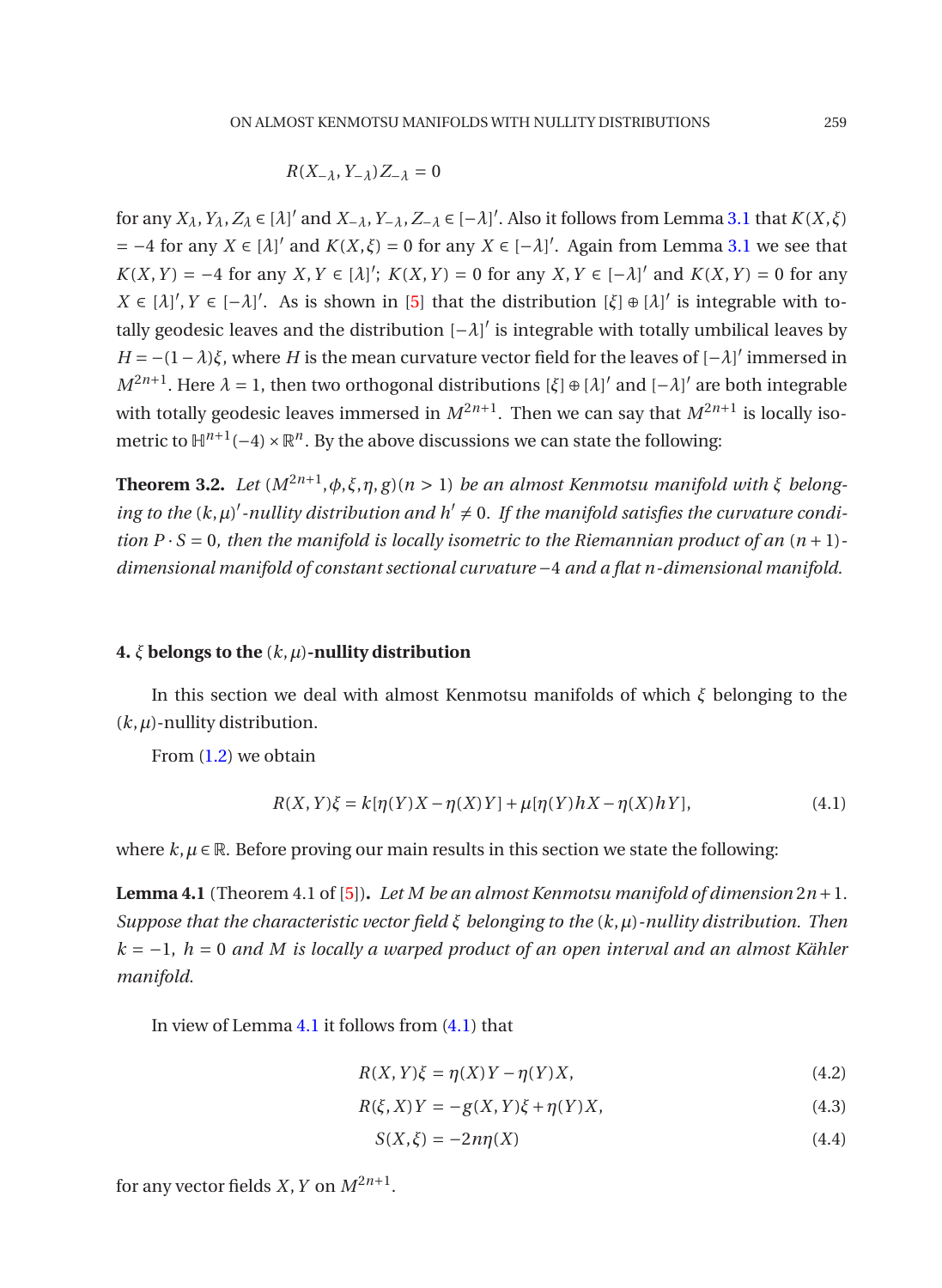Applying  $(4.3)$  and  $(4.4)$  in  $(1.5)$  we have the following

<span id="page-9-1"></span>
$$
P(\xi, Y)Z = -g(Y, Z)\xi - \frac{1}{2n}S(Y, Z)\xi
$$
\n(4.5)

for any vector fields  $Y$ ,  $Z$  on  $M^{2n+1}$ . We can state our main theorem as follows:

**Theorem 4.1.** *An almost Kenmotsu manifold* (*M*2*n*+<sup>1</sup> ,*φ*,*ξ*,*η*, *g*) *with ξ belonging to the* (*k*,*µ*) *nullity distribution is Weyl projective semisymmetric if and only if the manifold is of constant curvature* −1*.*

**Proof.** Let  $M^{2n+1}$  be a Weyl projective semisymmetric almost Kenmotsu manifold with  $\zeta$  belonging to the  $(k, \mu)$ -nullity distribution. Therefore  $(R(X, Y) \cdot P)(U, V)W = 0$  for all vector fields  $X, Y, U, V, W$ , which implies

<span id="page-9-0"></span>
$$
R(X, Y)P(U, V)W - P(R(X, Y)U, V)W - P(U, R(X, Y)V)W - P(U, V)R(X, Y)W = 0.
$$
 (4.6)

Substituting  $X = U = \xi$  in [\(4.6\)](#page-9-0) we obtain

<span id="page-9-4"></span>
$$
R(\xi, Y)P(\xi, V)W - P(R(\xi, Y)\xi, V)W - P(\xi, R(\xi, Y)V)W - P(\xi, V)R(\xi, Y)W = 0.
$$
 (4.7)

Making use of  $(4.3)$  and  $(4.5)$  we have

<span id="page-9-2"></span>
$$
R(\xi, Y)P(\xi, V)W = g(V, W)\eta(Y)\xi + \frac{1}{2n}S(V, W)\eta(Y)\xi
$$
  
-g(V, W)Y -  $\frac{1}{2n}S(V, W)Y$  (4.8)

for any vector field *Y*, *V*, *W* on  $M^{2n+1}$ .

Similarly using [\(4.3\)](#page-8-2) and [\(4.5\)](#page-9-1) we obtain

$$
P(R(\xi, Y)\xi, V)W = P(Y, V)W + g(V, W)\eta(Y)\xi + \frac{1}{2n}S(V, W)\eta(Y)\xi
$$
\n(4.9)

for any vector field *Y*, *V*, *W* on  $M^{2n+1}$ .

Again, it follows from [\(4.3\)](#page-8-2) and [\(4.5\)](#page-9-1) that

$$
P(\xi, R(\xi, Y)V)W = -g(Y, W)\eta(V)\xi - \frac{1}{2n}S(Y, W)\eta(V)\xi
$$
\n(4.10)

for any vector field *Y*, *V*, *W* on  $M^{2n+1}$ .

Finally, using  $(4.3)$  and  $(4.5)$  we have

<span id="page-9-3"></span>
$$
P(\xi, V)R(\xi, Y)W = -g(V, Y)\eta(W)\xi - \frac{1}{2n}S(V, Y)\eta(W)\xi
$$
\n(4.11)

for any vector field *Y*, *V*, *W* on  $M^{2n+1}$ .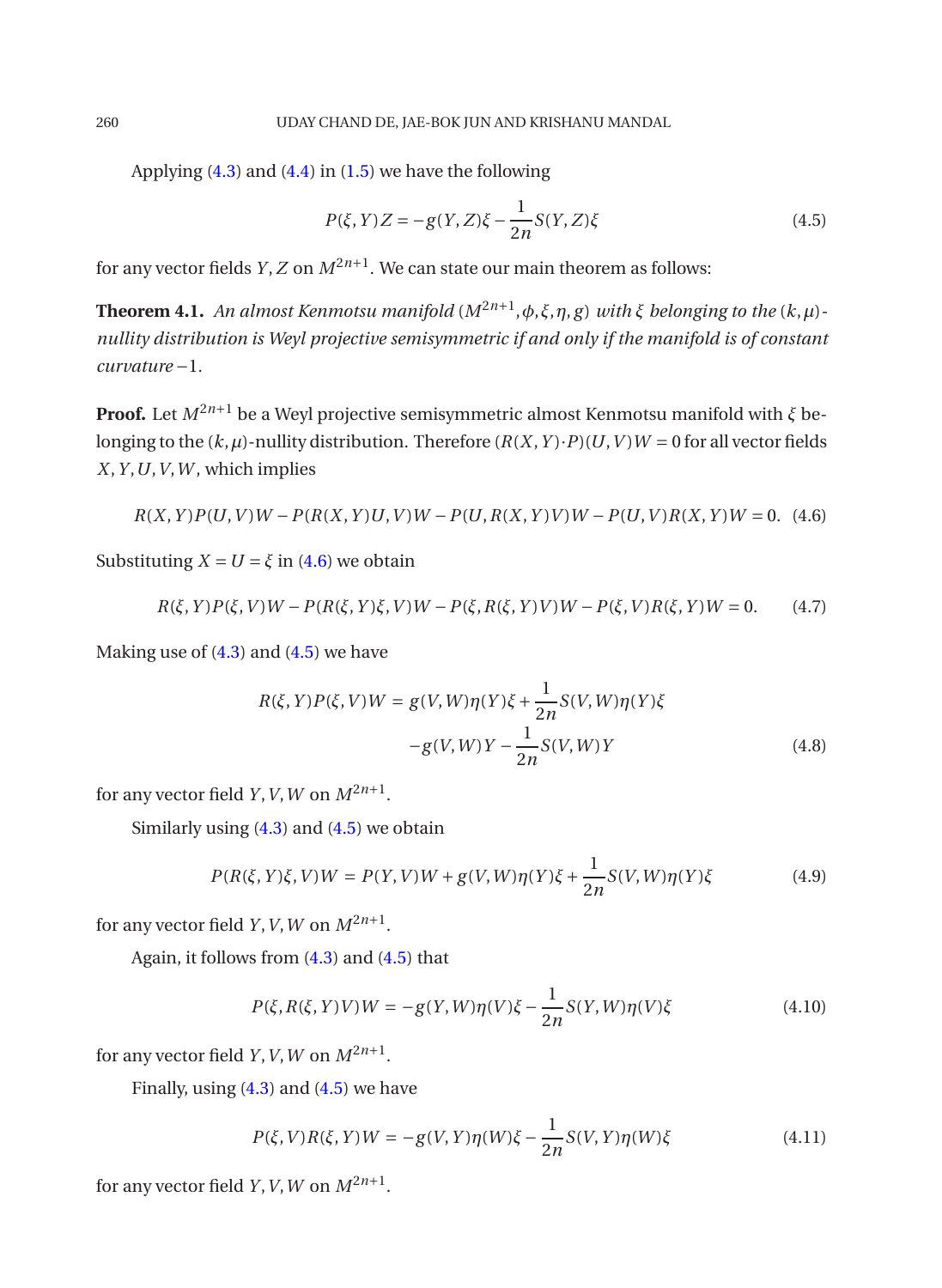Substituting  $(4.8)$ – $(4.11)$  into  $(4.7)$  gives

<span id="page-10-0"></span>
$$
P(Y, V)W = -g(V, W)Y - \frac{1}{2n}S(V, W)Y + g(Y, W)\eta(V)\xi + \frac{1}{2n}S(Y, W)\eta(V)\xi
$$
  
+g(V, Y)\eta(W)\xi + \frac{1}{2n}S(V, Y)\eta(W)\xi \t(4.12)

for any vector field *Y*, *V*, *W* on  $M^{2n+1}$ .

In view of  $(1.5)$  and  $(4.12)$  we obtain

<span id="page-10-1"></span>
$$
R(Y, V)W = -g(V, W)Y + g(Y, W)\eta(V)\xi + \frac{1}{2n}S(Y, W)\eta(V)\xi
$$
  
+g(V, Y)\eta(W)\xi + \frac{1}{2n}S(V, Y)\eta(W)\xi - \frac{1}{2n}S(Y, W)V. (4.13)

Contracting *Y* in [\(4.13\)](#page-10-1) it follows that

<span id="page-10-2"></span>
$$
S(V, W) = -2ng(V, W) \tag{4.14}
$$

for any vector field *V*, *W* on  $M^{2n+1}$ .

Taking account of [\(4.14\)](#page-10-2) we have from [\(4.13\)](#page-10-1)

$$
R(Y, V)W = -[g(V, W)Y - g(Y, W)V],
$$
\n(4.15)

that is, the manifold is of constant curvature −1.

Conversely, if the manifold is of constant curvature −1 then obviously Weyl projective semisymmetry follows. This completes the proof.  $\square$ 

Since  $R \cdot R = 0$  implies  $R \cdot P = 0$ , we have the following:

**Corollary 4.1.** An almost Kenmotsu manifold  $(M^{2n+1}, \phi, \xi, \eta, g)$  with  $\xi$  belonging to the  $(k, \mu)$ *nullity distribution is semisymmetric if and only if the manifold is of constant curvature* −1*.*

The above corollary have been proved by Wang and Liu [\[14](#page-11-14)].

Let  $M^{2n+1}$  be an almost Kenmotsu manifold with *ξ* belonging to the  $(k, \mu)$ -nullity distribution satisfying the curvature condition  $P \cdot S = 0$ . Then  $(P(X, Y) \cdot S)(U, V) = 0$  for all vector fields  $X$ ,  $Y$ ,  $U$ ,  $V$ , which implies

<span id="page-10-3"></span>
$$
S(P(X, Y)U, V) + S(U, P(X, Y)V) = 0
$$
\n(4.16)

for any vector fields *X*, *Y*, *U*, *V* on  $M^{2n+1}$ .

Setting  $X = U = \xi$  in [\(4.16\)](#page-10-3) we have,

<span id="page-10-4"></span>
$$
S(P(\xi, Y)\xi, V) + S(\xi, P(\xi, Y)V) = 0.
$$
\n(4.17)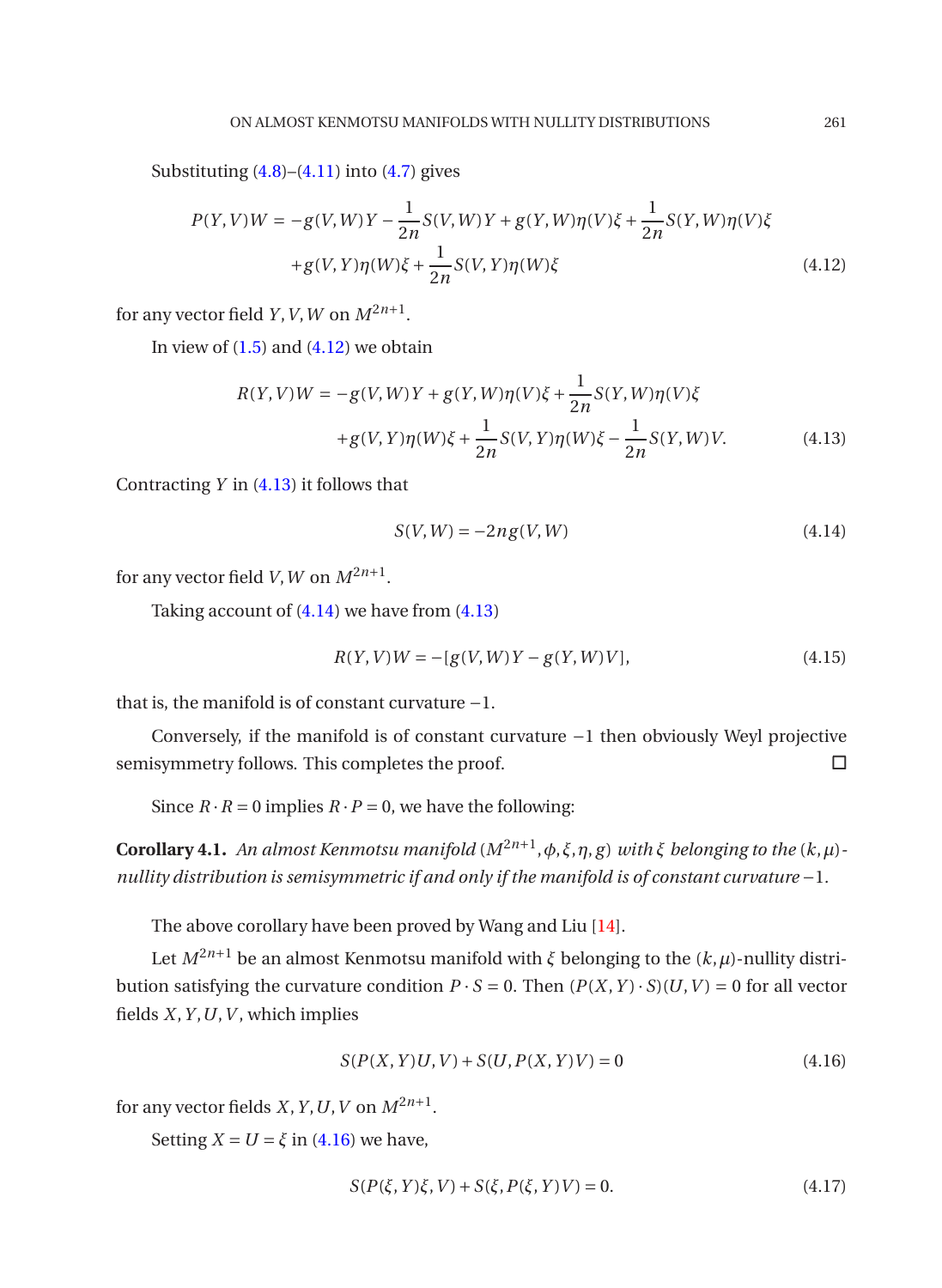Using  $(4.4)$  and  $(4.5)$  we obtain from  $(4.17)$ 

<span id="page-11-18"></span><span id="page-11-17"></span>
$$
\eta(P(\xi, Y)V) = 0.\tag{4.18}
$$

In view of  $(4.5)$  and  $(4.18)$  it follows that

$$
S(Y, V) = -2ng(Y, V),
$$
\n(4.19)

which implies that the manifold is an Einstein manifold.

Conversely, let the manifold be an Einstein manifold of the form [\(4.19\)](#page-11-18). Then it is obvious that  $P \cdot S = 0$ . This leads to the following:

**Theorem 4.2.** An almost Kenmotsu manifold  $M^{2n+1}$  with  $\xi$  belonging to the  $(k,\mu)$ -nullity dis*tribution satisfies the curvature condition*  $P \cdot S = 0$  *if and only if the manifold is an Einstein one.*

#### **References**

- <span id="page-11-5"></span>[1] D. E. Blair, *Contact manifolds in Riemannian geometry*, Lecture Notes on Mathematics, Springer, Berlin, **509**, 1976.
- <span id="page-11-6"></span>[2] D. E. Blair, *Riemannian geometry on contact and symplectic manifolds,* Progr. Math., **203**, Birkhäuser, 2010.
- <span id="page-11-2"></span>[3] D. E. Blair, T. Koufogiorgos and B. J. Papantoniou, *Contact metric manifolds satisfying a nullity condition*, Israel. J. Math. **91** (1995), 189–214.
- <span id="page-11-11"></span>[4] G. Dileo and A. M. Pastore, *Almost Kenmotsu manifolds and local symmetry,* Bull. Belg. Math. Soc. Simon Stevin, **14**(2007), 343–354.
- <span id="page-11-3"></span>[5] G. Dileo and A. M. Pastore, *Almost Kenmotsu manifolds and nullity distributions,* J. Geom. **93**(2009), 46–61.
- <span id="page-11-12"></span>[6] G. Dileo and A. M. Pastore, *Almost Kenmotsu manifolds with a condition of η-parallelism,* Differential Geom. Appl. **27**(2009), 671–679.
- <span id="page-11-0"></span>[7] A. Gray, *Spaces of constancy of curvature operators,* Proc. Amer. Math. Soc., **17**(1966), 897–902.
- <span id="page-11-8"></span>[8] J.-B. Jun, U.C. De and G. Pathak, *On Kenmotsu manifolds,* J. Korean Math. Soc. **42**(2005), 435–445.
- <span id="page-11-4"></span>[9] K. Kenmotsu, *A class of almost contact Riemannian manifolds,* Tohoku Math. J. **24**(1972), 93–103.
- <span id="page-11-9"></span>[10] G. Soo´s, *Über die geodätischen Abbildungen von Riemannaschen Räumen auf projektiv symmetrische Riemannsche Räume,* Acta. Math. Acad. Sci. Hungar., **9**(1958), 359–361.
- <span id="page-11-7"></span>[11] Z. I. Szabó, *Structure theorems on Riemannian spaces satisfying R*(*X*,*Y* ) · *R* = 0*, the local version,* J. Diff. Geom., **17**(1982), 531–582.
- <span id="page-11-1"></span>[12] S. Tanno, *Some differential equations on Riemannian manifolds,* J. Math. Soc. Japan, **30**(1978), 509–531.
- <span id="page-11-13"></span>[13] Y. Wang and X. Liu, *Second order parallel tensors on almost Kenmotsu manifolds satisfying the nullity distributions,* Filomat **28**(2014), 839–847.
- <span id="page-11-14"></span>[14] Y. Wang and X. Liu, *Riemannian semisymmetric almost Kenmotsu manifolds and nullity distributions,* Ann. Polon. Math. **112**(2014), 37–46.
- <span id="page-11-15"></span>[15] Y. Wang and X. Liu, *On φ-recurrent almost Kenmotsu manifolds,* Kuwait J. Sci. **42**(2015), 65–77.
- <span id="page-11-16"></span>[16] Y. Wang and X. Liu, *On a type of almost Kenmotsu manifolds with harmonic curvature tensors,* Bull. Belg. Math. Soc. Simon Stevin **22**(2015), 15–24.
- <span id="page-11-10"></span>[17] K. Yano and S. Bochner, *Curvature and Betti numbers,* Ann. Math. Stud. **32**(1953).